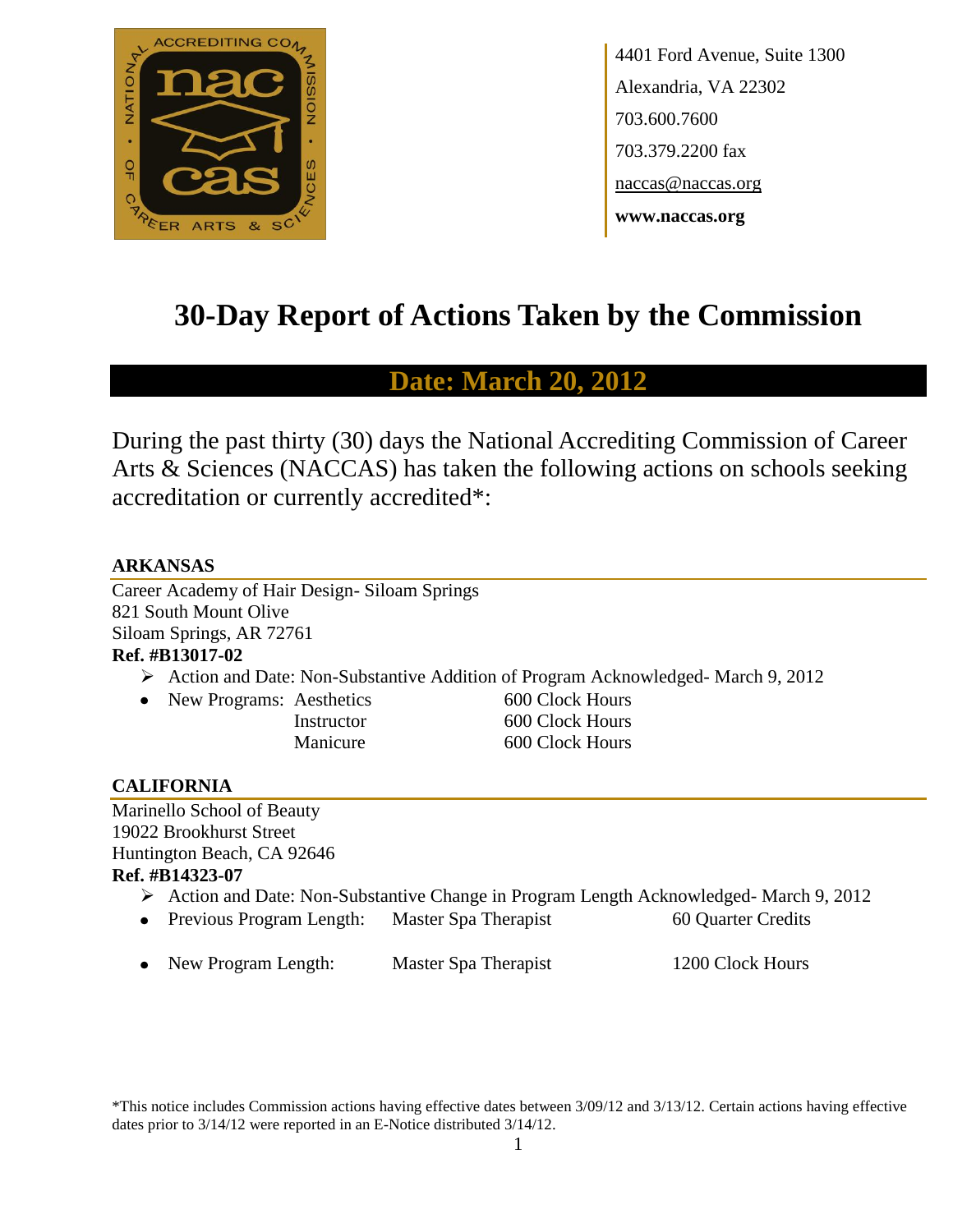#### **INDIANA**

Ideal Beauty Academy, Inc. 1401 Youngstown Drive Jeffersonville, IN 47130

#### **Ref. #024078-00**

Action and Date: Non-Substantive Change of Ownership Acknowledged- March 9, 2012

| $\bullet$ | Previous Ownership:        |      |      |
|-----------|----------------------------|------|------|
|           | Ideal Beauty Academy, Inc. | 100% |      |
|           | Ms. Immy Moberly           |      | 100% |
| $\bullet$ | New Ownership:             |      |      |
|           | Ideal Beauty Academy, Inc. | 100% |      |
|           | Ms. Immy Moberly           |      | 95%  |
|           | Marian Sang                |      | 5%   |

#### **OREGON**

Northwest College 4200 Southwest Watson Avenue Beaverton, OR 97005

## **Ref. #B47009-02**

- Action and Date: Non-Substantive Expansion of Campus Acknowledged- March 13, 2012
- Expanded Campus Facility: 4225 Southwest Hall Boulevard, Beaverton, OR 97205

### **To The Following:**

### **United States Department of Education**

- **Ms. Kathleen Hochhalter, Special Assistant, Administrative Actions & Appeals Division**
- **Ms. Mary Gust, Director, Administrative Actions & Appeals Division**
- **Ms.** Carol Griffiths, Accreditation & State Liaison Office-Washington, DC
- **Department of Education Accreditation Division, USDOE-Washington, DC**
- Ms. Cathy Sheffield, Accreditation & State Liaison Office, USDOE Washington, DC
- **M** Ms. Rachael Shultz, Accreditation and State Liaison Office, USDOE Washington, DC
- Ms. Lauren Pope, Administrative Actions and Appeals Services Group-Washington, DC
- Ms. Patrice Fleming, Team Leader, School Participation Team Boston/New York
- Ms. Betty Coughlin, Area Case Director, School Participation Team Boston/New York
- Ms. Tracy Nave, Team Leader, School Participation Team Boston/New York
- Mr. Christopher Curry, Team Leader, School Participation Team-Boston/New York
- **Ms. Martina Fernandez-Rosario, Acting Area Case Director, School Participation-**
- **San Francisco/Seattle**
- **Ms. Kerry O'Brien, Team Leader, School Participation Team Denver**
- Mr. Michael Frola, Area Case Director, School Participation Team Philadelphia
- **Ms. Nancy Paula Gifford, Area Case Director, School Participation Team Philadelphia**
- Mr. Jesus Moya, Area Case Director, School Participation Team Dallas
- **Ms. Kim Peeler, Team Leader, School Participation Team- Dallas**
- **Ms.** Cynthia Thorton, Area Case Director for Region 6, School Participation Team- Dallas
- **Mr. Christopher Miller, Team Leader, School Participation Team Atlanta**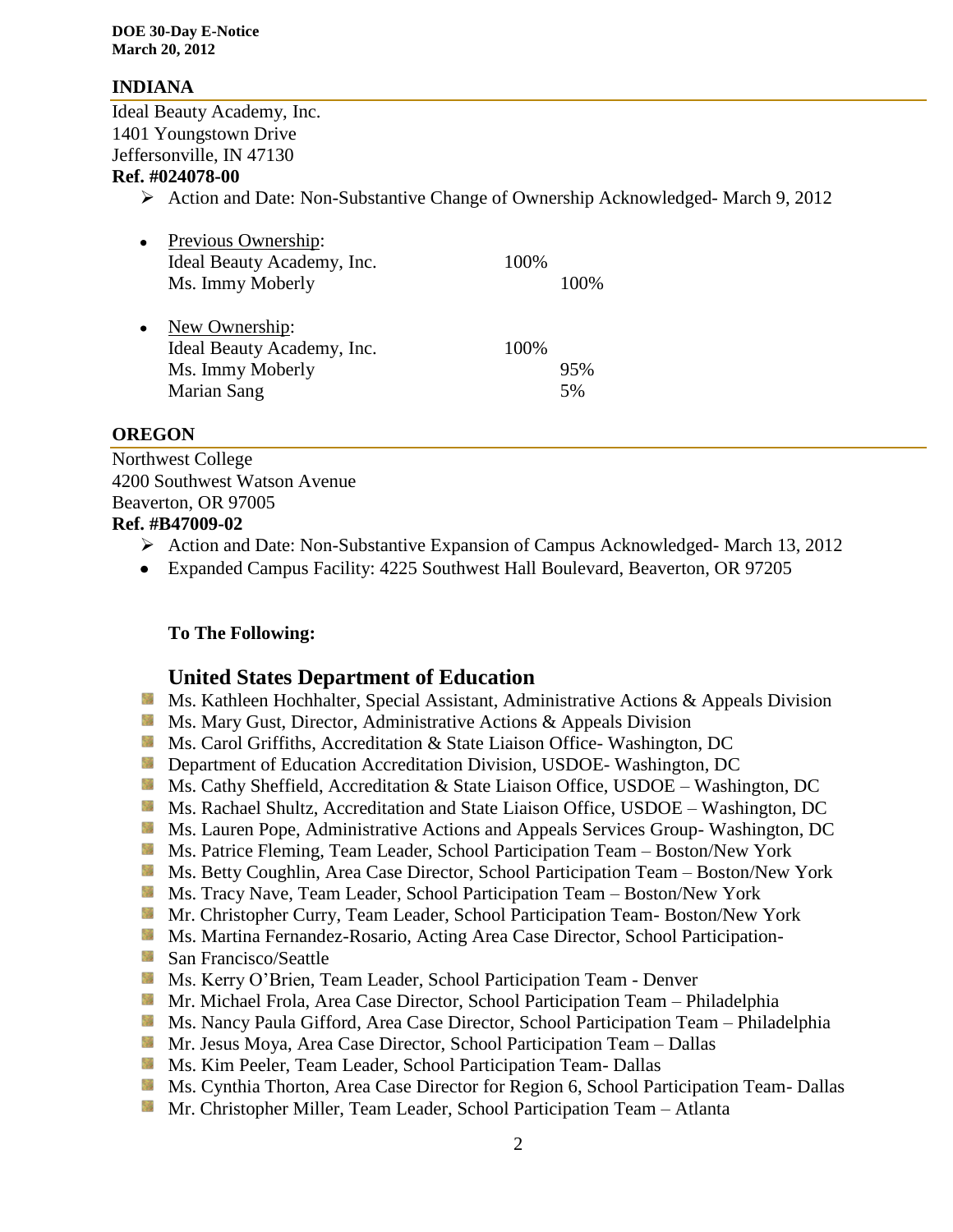- **Mr.** Charles Engstrom, Area Case Director, School Participation Team Atlanta
- **Mr. Ralph Lobosco, Area Case Director, School Participation Team Kansas City**
- **Mr. Douglas Parrott, Area Case Director, School Participation Team Chicago**
- **Ms. Carolyn White, Team Director, School Participation Team South Central**

#### **Accreditors**

- **Mr. Roger J. Williams, Executive Director, ACCET**
- **Dr. Michale McComis, Ed. D, Executive Director, ACCSCT**
- **Dr.** Albert Gray, Ph. D, Executive Director, ACICS
- **Dr.** Gary Puckett, Executive Director, COE

#### **State Authorities**

- 锦 Mr. Bob McKee, AL State Board of Cosmetology, Montgomery, AL
- 锦 Ms. Theresa Bunch, AZ State Board of Cosmetology, Tempe, AZ
- Ms. Kelli Kersey, AR Department of Health (Section Chief, Cosmetology), Little Rock, AR
- **Mr. Charles Kirkpatrick, AR State Board of Barber Examiners, Little Rock, AR**
- 59 Ms. Kristy Underwood, CA Board of Barbering & Cosmetology, Sacramento, CA
- Ms. Christine Jones, CA Board of Barbering & Cosmetology, Sacramento, CA
- Ms. Pamela Goens, CO Office of Barber & Cosmetology Licensure, Denver, CO
- Ms. Janet Brancifort, CT Examining Board for Barbers, Hairdressers, & Cosmeticians, Hartford, CT
- Ms. Judy Letterman, DE Board of Cosmetology & Barbering, Dover, DE Sila
- 59 Mr. Clifford Cooks, DC Department of Consumer & Regulatory Affairs, Washington, DC
- **Ms. Robyn Barineau, FL State Board of Cosmetology & Barbers Board, Tallahassee, FL**
- 58 Mr. Eric Lacefield, GA State Board of Cosmetology & GA Board of Barbers, Macon, GA
- **M** Ms. Margaret Guerrero, Guam Board of Barbering & Cosmetology, Mangilao, Guam
- **Ms. Laureen Kai, HI Barbering & Cosmetology Department, Honolulu, HI**
- **Ms.** Tana Cory, ID Bureau of Occupational Licenses, Boise, ID
- **Mr.** Todd Robertson, IL Division of Professional Regulation, Springfield, IL
- **Mr.** Joe Darnell, IL Division of Professional Regulation, Springfield, IL
- **MS.** Tracy Hicks, IN Professional Licensing Agency, Indianapolis, IN
- **Ms. Rosemary Bonanno, IA Board of Cosmetology Examiners, Des Moines, IA**
- **Ms. Mary Lou Davis, KS State Board of Cosmetology, Topeka, KS**
- Mr. H.R. Vacek, KS State Barber Board, Topeka, KS
- Mr. Charles Lykins, KY Board of Hairdressers & Cosmetologists, Frankfort, KY
- S. Mr. Steven Young, LA State Board of Cosmetology, Baton Rouge, LA
- Ms. Latrice Matthews, LA Board of Barber Examiners, Baton Rouge, LA
- Ms. Geraldine Betts, ME Department of Professional & Financial Regulation, Augusta, ME Sila
- Sille. Mr. Robert Wood, MD State Board of Cosmetologists, Baltimore, MD
- **Maryland State Board of Barbers, Baltimore, MD**
- Ms. Helen Peveri, MA Board of Cosmetology, Boston, MA SS.
- **MS.** Mary Jayne Fay, Ed. D, MA Department of Education, Malden, MA
- Sila Ms. Linda Clewley, MI State Board of Cosmetology, Lansing, MI
- Silla. Ms. Gina Stauss, MN Board of Cosmetologist Examiners, Minneapolis, MN
- Ms. Barbara Reid, MS State Board of Cosmetology, Jackson, MS
- **Ms.** Emily Carroll, MO State Board of Cosmetology, Jefferson City, MO
- Ms. Grace Berger, MT Board of Barbers & Cosmetologists, Helena, MT
- **Ms.** Kris Chiles, NE State Board of Cosmetology Examiners, Lincoln, NE
- **Nebraska Board of Barber Examiners, Lincoln, NE**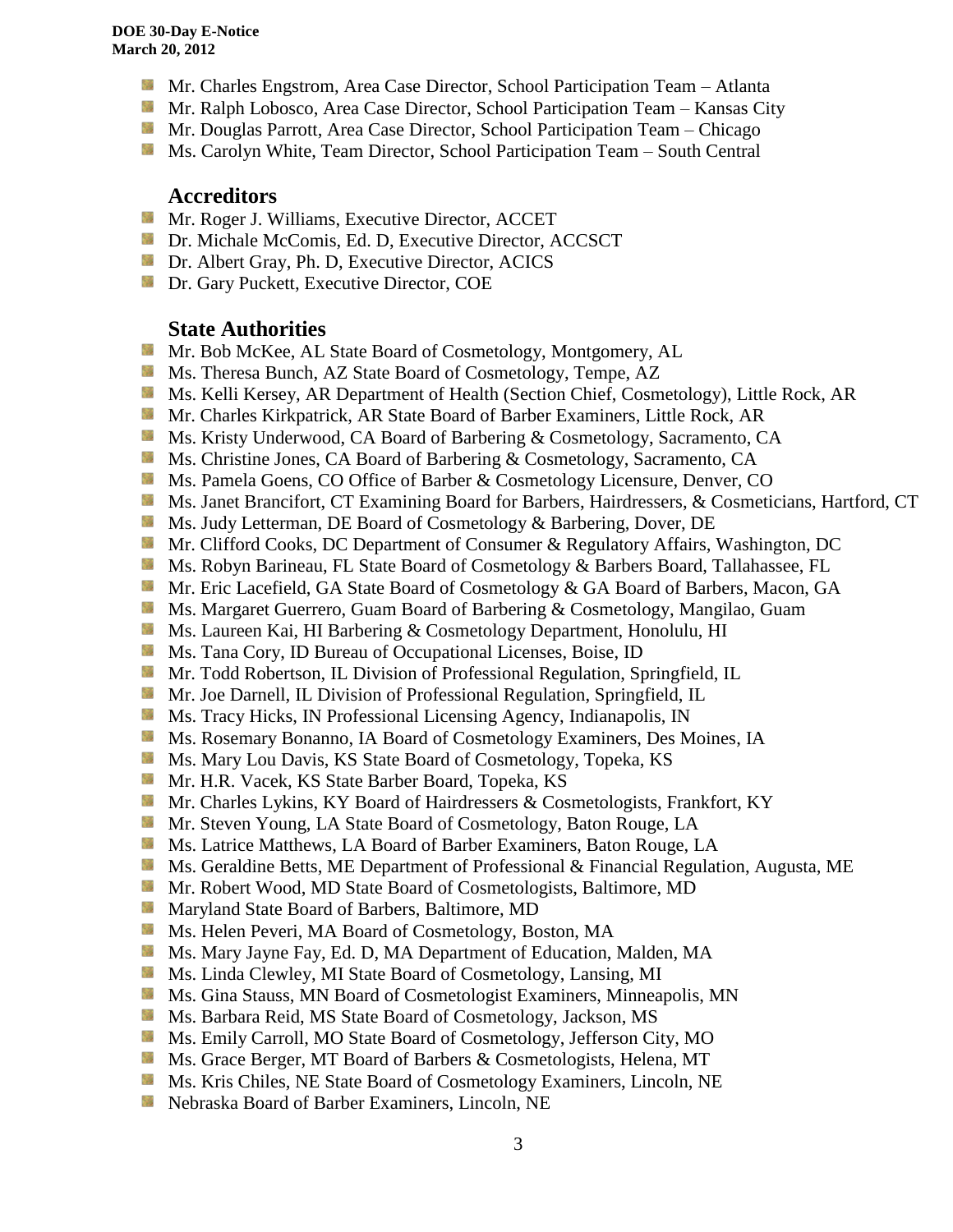- **Ms.** Nadine Griego, NV State Board of Cosmetology, Las Vegas, NV
- **Nevada State Board of Massage Therapy, Las Vegas, NV**
- Ms. Kathryn Wantuck, NH State Board of Barbering, Cosmetology, and Esthetics, Concord, NH
- **Mr. Jay Malanga, NJ Board of Cosmetology & Hairstyling, Newark, NJ**
- **Ms.** Antoinette Griego, NM State Board of Barbers & Cosmetologists, Santa Fe, NM
- **Ms. Jackie Holmes, New Mexico Massage Therapy Board, Santa Fe, NM**
- Ms. Kathleen McCoy, NY Department of State, Division of Licensing Services, Albany, NY
- **MS. Carol Yates, NY State Education Department, Bureau of Proprietary School Supervision,** Albany, NY
- 59 Ms. Lynda Elliott, NC State Board of Cosmetic Art Examiners, Raleigh, NC
- **North Carolina Board of Barber Examiners, Raleigh, NC**
- 56 North Carolina Board of Massage and Bodywork Therapy, Raleigh, NC
- **Ms. Sue Meier, ND State Board of Cosmetology, Bismarck, ND**
- **MS.** Tona Stevenson, North Dakota State Board of Barber Examiners, Dickenson, ND
- Mr. James P. Trakas, Executive Director, OH State Board of Cosmetology, Grove City, OH
- Ms. Sherry Lewelling, OK Board of Cosmetology, Oklahoma City, OK
- **Ms. Samantha Patnode, OR Health Licensing Agency, Salem, OR**
- **Ms. Hilarene Staller, PA State Board of Cosmetology, Harrisburg, PA**
- **Mr. Juan Bigio Ramos, Ph.D., PR General Council of Education, San Juan, PR**
- **Mr.** Enrique Martinez, PR Examining Board of Beauty, San Juan, PR
- **Ms. Gail Giuliano, RI State Board of Barbering & Hairdressing, Providence, RI**
- 56 Mr. Eddie Jones, SC State Board of Cosmetology, Columbia, SC
- Ms. Kathryn Boyd, SD Cosmetology Commission, Pierre, SD
- Ms. Beverly Waller, TN Board of Cosmetology, Nashville, TN
- 59 Mr. William Kuntz Jr., TX Department of Licensing & Regulation, Austin, TX
- Ms. Sally Stewart, UT Cosmetology/Barbering Board, Salt Lake City, UT
- **Ms. Carla Preston, VT Office of Professional Regulation, Montpelier, VT**
- Mr. William Ferguson, II, VA Board for Barbers & Cosmetology, Richmond, VA
- **Ms. Zelda Williams, VA Board for Barbers & Cosmetology, Richmond, VA**
- Ms. Trudie Touchette, WA Department of Licensing, Consumer Affairs, Olympia, WA
- **Mr.** Adam Higginbotham, Executive Director, WV Board of Barbers & Cosmetologist, Dunbar, WV
- Ms. Angela Arrington, WI Barbering & Cosmetology Board, Madison, WI
- Mr. Thomas Ryan, WI Massage Therapy & Bodywork Therapy Affiliated Credentialing Board, Madison, WI
- Ms. Betty Abernethy, WY State Board of Cosmetology, Cheyenne, WY 52

## **State Massage Therapy Higher Education Authorities**

- **Mr. Keith Warren, AL Board of Massage Therapy, Montgomery, AL**
- **Dr.** Craig Rueback, AZ Board of Massage Therapy, Phoenix, AZ
- **M** Ms. Marilyn L. Graham, AR State Board of Massage Therapy, Hot Springs, AR
- Ms. Chelle Martin, FL Dept. of Health Division of Medical Quality, Tallahassee, FL
- **Mr. Ross Miller, IN Commission on Proprietary Education, Indianapolis, IN**
- Mr. George Hebert, NJ Massage Board, Newark, NJ
- Ms. Valauna Grissom, OK State Board of Health, Oklahoma City, OK
- Mr. Ed Rech, PA State Board of Massage Therapy, Harrisburg, PA
- **Mr. William Kuntz Jr., TX Department of Licensing & Regulation, Austin, TX**

## **Other**